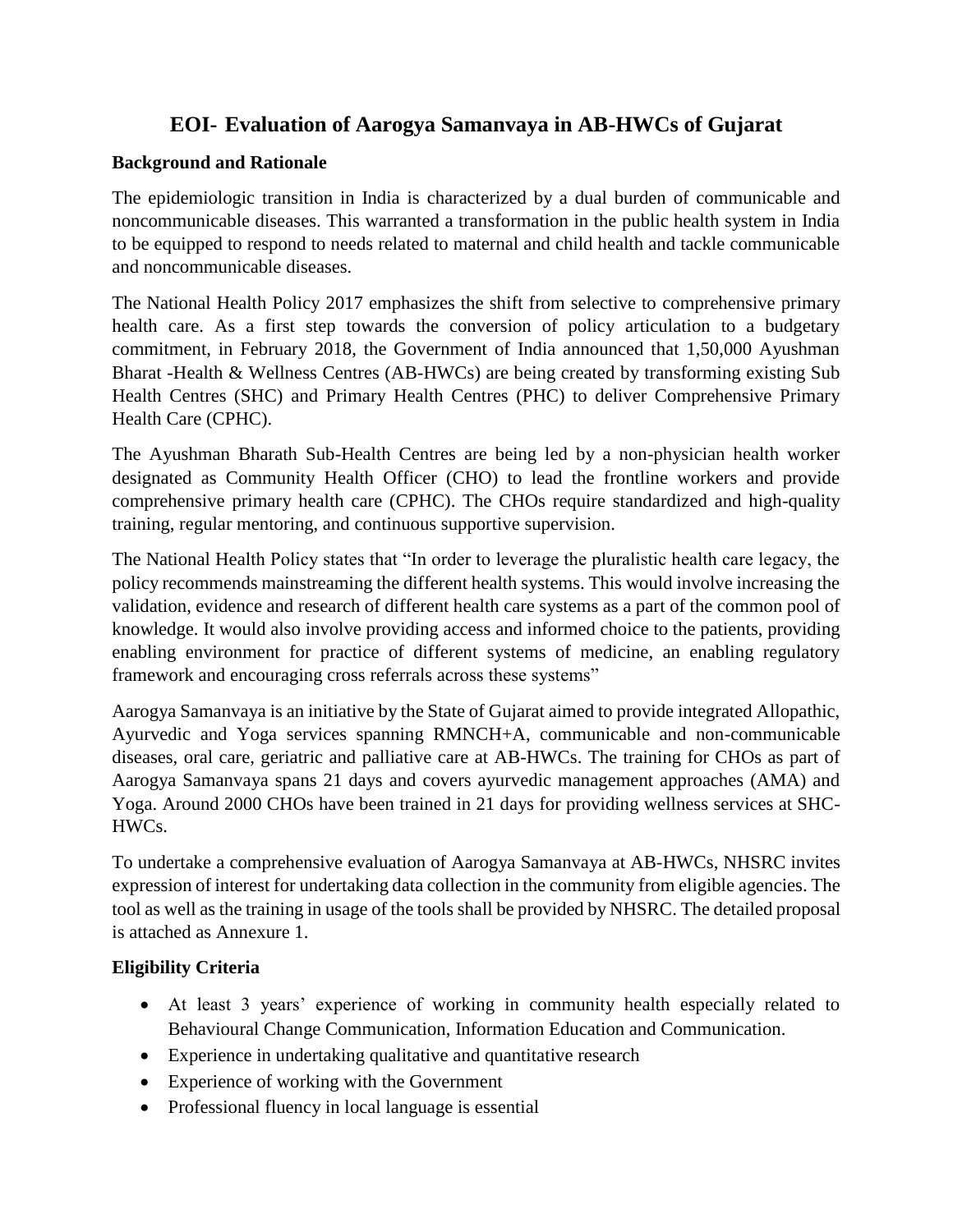- Understanding of local/cultural context is desirable
- Ability to work under demanding timelines are desirable

#### **Deliverables**

- 1. Translation of tools to local language as necessary
- 2. Pilot testing of the tools both qualitative and quantitative and incorporate corrections in the tool.
- 3. Data Collection
- 4. Data entry, cleaning of quantitative data.
- 5. Transcription of interviews and Focus Group Discussions

#### **The application should include**

- 1. Proposal for conducting the assessment with details of team composition, budgetary requirements and timelines.
- 2. Background of organization, nature of organization, list of board members, demonstration of the necessary skill mix, experience, project management, budgets handled, and infrastructure (for data management- data entry and analysis);
- 3. Details of past experience in conducting research, brief description of nature of research (topic and methodology) and outcomes (publications, dissemination) undertaken in last five years, details of research staff- (in house or demonstrate access to experts on a reliable basis), demonstrate track record of the research team.
- 4. Copies of the most relevant work in recent years, preferably conducted by the researcher teams who are currently in place.
- 5. Agency should give details of Firm/Institution s Registration, Copy of GST registration if applicable, copy of PAN Card and copy of last three years IT return and audit reports i.e. 2018-19, 2019-20, 2020-21

Agency will be shortlisted based on the above-mentioned criteria by a technical committee. *Funds amounting not more than Rs 7 Lakhs may be allotted for the evaluation.*

The last date for receipt of applications is *October 15, 2021*. Applications may be sent to 'The PAO, National Health Systems Resource Centre, NIHFW, Baba Gangnath Marg, Munirka, New Delhi -110067' by post or hand. With the cognisance of COVID19 situation, online submission of applications has been enabled. Interested organisations may submit their applications by sending email to **[nhsrc.india@gmail.com](mailto:nhsrc.india@gmail.com)**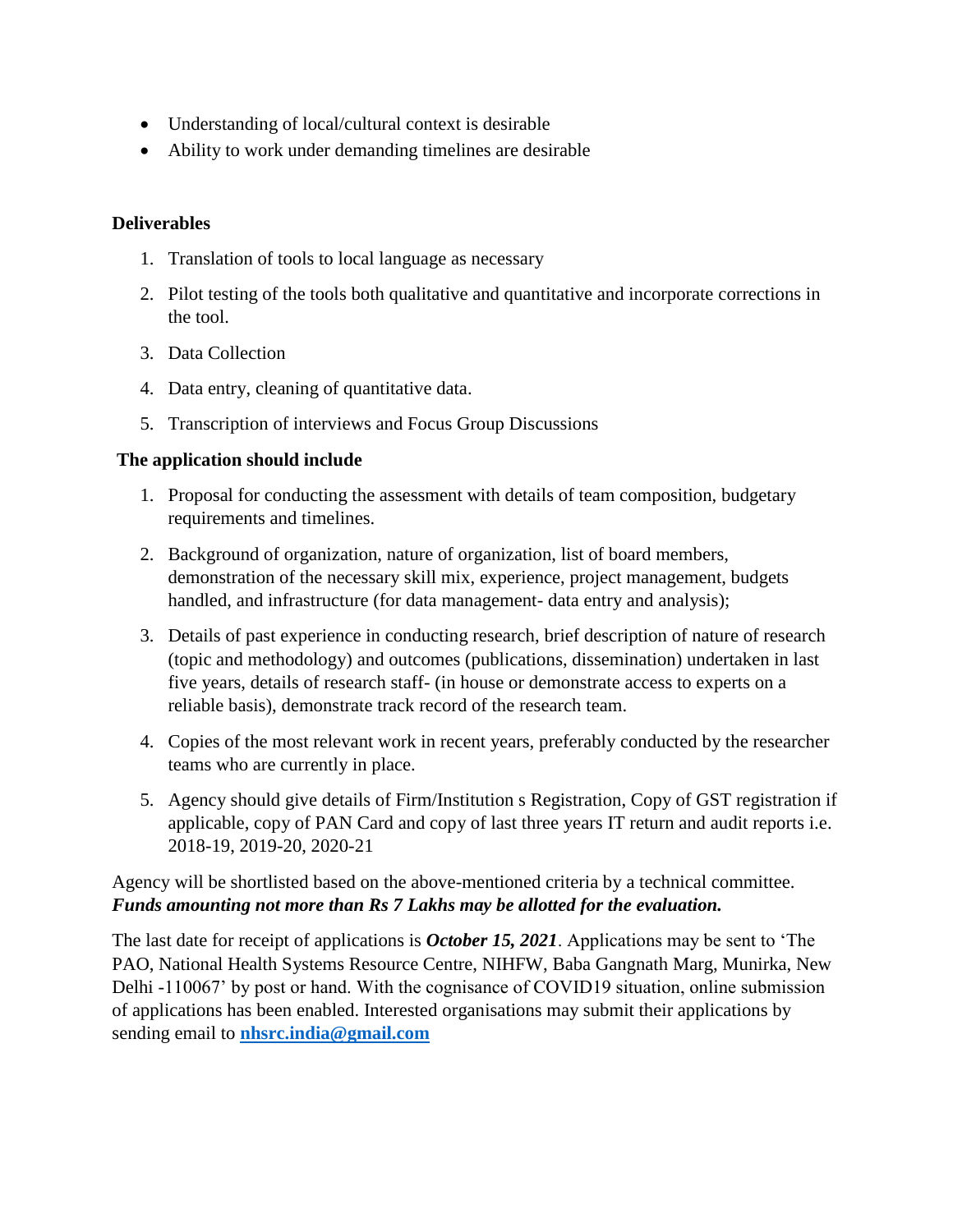# **Annexure 1: Protocol for Evaluation of Aarogya Samanvaya in AB-HWCs of Gujarat**

#### **Objectives**

- 1. Evaluate the effectiveness of training on Aarogya Samanvaya on the knowledge and competence of CHOs
- 2. Explore the perspectives of CHOs, the AB-HWC team and the community on Aarogya Samanvaya and its implementation at the AB-HWC settings including in the context of the delivery of other services.

### **Evaluation of training for CHOs on Aarogya Samanvaya and its implementation at AB-HWCs**

#### **Qualitative Survey**

The qualitative study involves eliciting the perspectives of CHOs, the implementation team including the PHC medical officers, Multi-Purpose Workers (MPW)/ANMs, program management team at district and state levels and community on Aarogya Samanvaya. This will include In-depth Interviews and Focus Group Discussions (FGD).

The numbers of each of the respondents included in the study for in-depth interviews and FGDs are given in Table 1.

| Respondent                      | FGD | IDI |
|---------------------------------|-----|-----|
| <b>CHO<sub>s</sub></b>          | ◠   | 20  |
| MPWs/ANMs                       | ↑   |     |
| <b>ASHAs</b>                    |     |     |
| PHC MO                          | ◠   |     |
| District Programme Manager CPHC |     |     |

Table 1: Respondents for qualitative study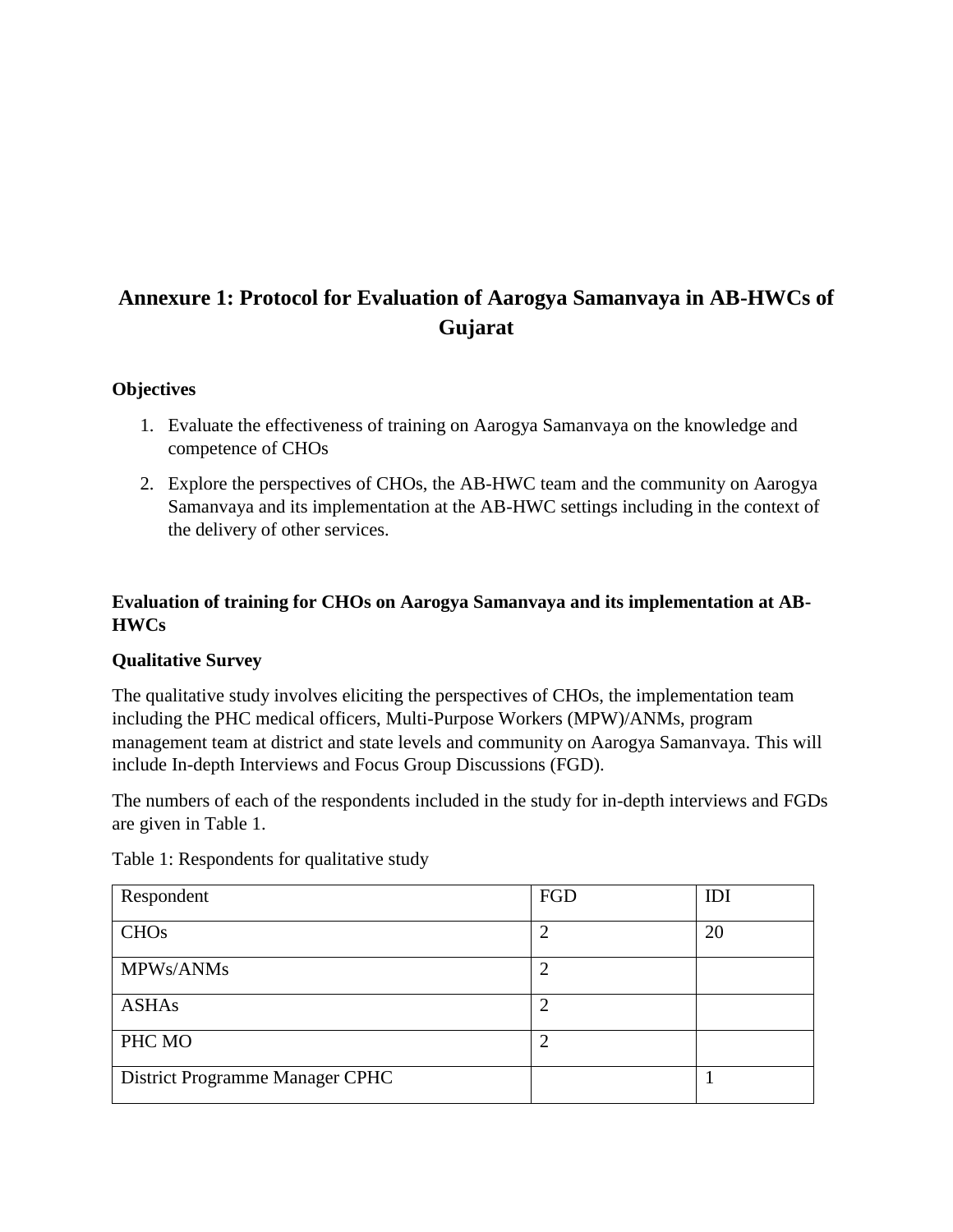| <b>State Nodal Officer CPHC</b>                    |  |
|----------------------------------------------------|--|
| Community (VHSNC, JAS, SHG and general public)   4 |  |

Key Areas of FGD & In-Depth Interview: This will include acceptability, perspectives about the transaction method in the training, and the usefulness of the training towards their practice and population health outcomes and scalability. Difference in performance between CHOs with nursing and AYUSH training background will also be evaluated. The perspectives of community members will be elicited to understand the satisfaction about the range of services related to Aarogya Samanvaya.

#### **Qualitative Data Analysis**

The responses will be analyzed using thematic analysis approach and commonalities will be compiled based on themes.

#### **Quantitative survey**

The study will be conducted at the AB-HWC-SHCs in Gujarat. The study will involve Community Health officers, primary healthcare team in the AB-HWC-SHCs and community members. The study will adopt the cross-sectional survey design.

The eligibility criteria for CHOs involved in the study are as follows:

- Community Health Officers who have undertaken 21 days training of Aarogya Samanvaya
- Community Health officers who have been practising integrated health management skills in the last 3 months after training on Aarogya Samanvaya
- Team members from same SHC-HWCs

As part of training and practice assessment, a combination of primary and secondary data would be collected. CHOs would be administered a structured questionnaire.

- Primary Data-100 CHOs, 100 MPW, 100 ASHAs, 100 community members and 20 PHC MO and 20 SN will be included for the quantitative survey. The CHOs will be selected using simple random sampling technique from the sampling frame of CHOs in Gujarat who have undergone training on Aarogya Samanvaya. The sampling frame for selecting PHCs will be those PHCs where at least 1 CHO has been trained in Aarogya Samnavaya. The number of Staff Nurse and PHC MO shall be selected assuming 5 Sub health-centres are linked to 1 PHC.
- Secondary Data-would be the Aarogya Samanvaya training data that shall be collected from the state officials which shall include the training

The following are the evaluation parameters used in the study: